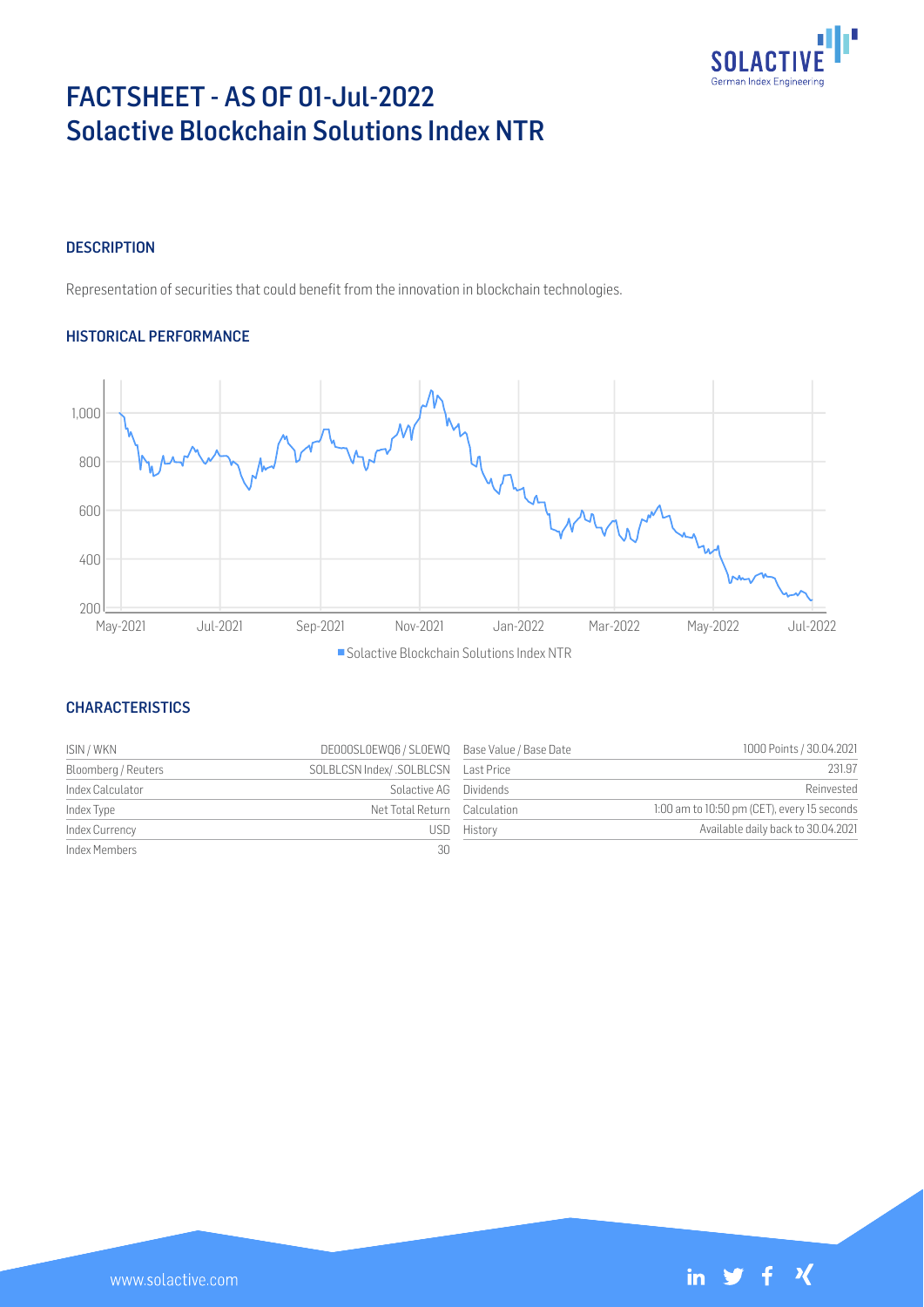

## **STATISTICS**

| USD.               | 30D     | 90D     | 180D       | 360D                    | YTD        | Since Inception         |
|--------------------|---------|---------|------------|-------------------------|------------|-------------------------|
| Performance        | -28.14% | -59.32% | -65.93%    | -71.69%                 | -65.93%    | $-76.80\%$              |
| Performance (p.a.) |         |         |            |                         |            | $-71.35%$               |
| Volatility (p.a.)  | 65.25%  | 68.27%  | 67.36%     | 60.13%                  | 67.11%     | 58.76%                  |
| High               | 338.06  | 577.97  | 693.02     | 1092.94                 | 693.02     | 1092.94                 |
| Low                | 228.66  | 228.66  | 228.66     | 228.66                  | 228.66     | 228.66                  |
| Sharpe Ratio*      | $-1.53$ | $-1.45$ | $-1.34$    | $-1.23$                 | $-1.34$    | $-1.24$                 |
| Max. Drawdown      | -32.36% | -60.44% | $-67.01\%$ | -79.08%                 | $-67.01\%$ | $-79.08%$               |
| VaR 95 \ 99        |         |         |            | $-99.4\%$ \ $-174.0\%$  |            | $-95.7\%$ \ $-167.9\%$  |
| CVaR 95 \ 99       |         |         |            | $-135.8\%$ \ $-195.7\%$ |            | $-129.3\%$ \ $-188.4\%$ |

\* Up to 31 December 2021, ex-post Sharpe ratios use as input for the risk free rate term the London Inter-Bank Offered rates in the respective currencies of the index and at a term equal to the observation period. From 3 J 2022 onwards, Sharpe ratios will be / are calculated using as reference risk free rate input the overnight replacement rate for these currencies, namely SONIA (for GBP), SOFR (for USD) and EURIBOR Overnight (for EUR).

## COMPOSITION BY CURRENCIES



## COMPOSITION BY COUNTRIES



# TOP COMPONENTS AS OF 01-Jul-2022

| Company                      | Ticker                | Country | Currency   | Index Weight (%) |
|------------------------------|-----------------------|---------|------------|------------------|
| VISA INC-CLASS A SHARES      | V UN Equity           | US      | <b>USD</b> | 10.15%           |
| MASTERCARD INC-CLASS A       | MA UN Equity          | US      | <b>USD</b> | 9.65%            |
| PAYPAL HOLDINGS INC.         | <b>PYPL UW Equity</b> | US      | <b>USD</b> | 7.57%            |
| SIGNATURE BANK               | <b>SBNY UW Equity</b> | US      | <b>USD</b> | 7.51%            |
| OVERSTOCK.COM INC            | OSTK UQ Equity        | US      | <b>USD</b> | 7.39%            |
| BI OCK INC                   | SQ UN Equity          | US      | <b>USD</b> | 5.71%            |
| CIPHER MINING INC            | CIFR UW Equity        | US      | <b>USD</b> | 4.22%            |
| MICROSTRATEGY INC-CLA        | <b>MSTR UW Equity</b> | US      | <b>USD</b> | 4.03%            |
| BITFARMS LTD/CANADA          | <b>BITF CT Equity</b> | CA      | CAD        | 3.84%            |
| HIVE BLOCKCHAIN TECHNOLOGIES | <b>HIVE CV Equity</b> | CA      | CAD        | 3.67%            |